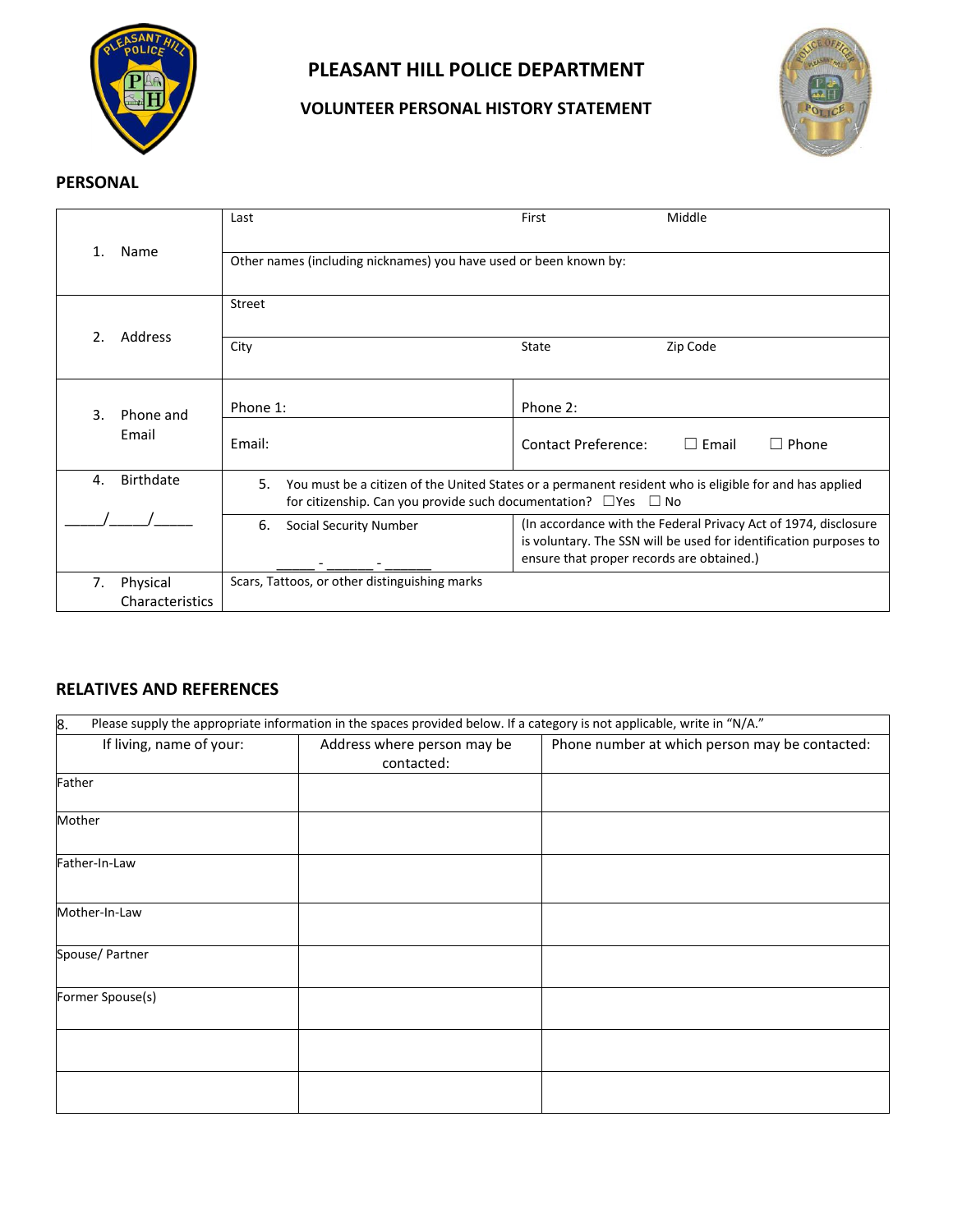#### **EXPERIENCE AND EMPLOYMENT**

| From<br>Mo./ Yr.    | To<br>Mo./ Yr. | Name of Employer |                  | Telephone |                     |       |     |
|---------------------|----------------|------------------|------------------|-----------|---------------------|-------|-----|
|                     |                | Address          |                  | City      |                     | State | Zip |
| Title or Duties:    |                |                  |                  |           | Name of supervisor: |       |     |
| Reason for Leaving: |                |                  |                  |           |                     |       |     |
| $\Box$ Full Time    |                | $\Box$ Part Time | $\Box$ Volunteer |           |                     |       |     |

| From<br>Mo./ Yr.    | To<br>Mo./ Yr. | Name of Employer |                  |                     | Telephone |     |  |
|---------------------|----------------|------------------|------------------|---------------------|-----------|-----|--|
|                     |                | Address          |                  | City                | State     | Zip |  |
| Title or Duties:    |                |                  |                  | Name of supervisor: |           |     |  |
| Reason for Leaving: |                |                  |                  |                     |           |     |  |
| $\Box$ Full Time    |                | $\Box$ Part Time | $\Box$ Volunteer |                     |           |     |  |

| From<br>Mo./ Yr. | To<br>Mo./ Yr.      | Name of Employer |                  |                     | Telephone |     |
|------------------|---------------------|------------------|------------------|---------------------|-----------|-----|
|                  |                     | Address          |                  | City                | State     | Zip |
| Title or Duties: |                     |                  |                  | Name of supervisor: |           |     |
|                  | Reason for Leaving: |                  |                  |                     |           |     |
| $\Box$ Full Time |                     | $\Box$ Part Time | $\Box$ Volunteer |                     |           |     |

| From<br>Mo./ Yr.    | To<br>Mo./ Yr. | Name of Employer |                  |                     | Telephone |     |
|---------------------|----------------|------------------|------------------|---------------------|-----------|-----|
|                     |                | Address          |                  | City                | State     | Zip |
| Title or Duties:    |                |                  |                  | Name of supervisor: |           |     |
| Reason for Leaving: |                |                  |                  |                     |           |     |
| $\Box$ Full Time    |                | $\Box$ Part Time | $\Box$ Volunteer |                     |           |     |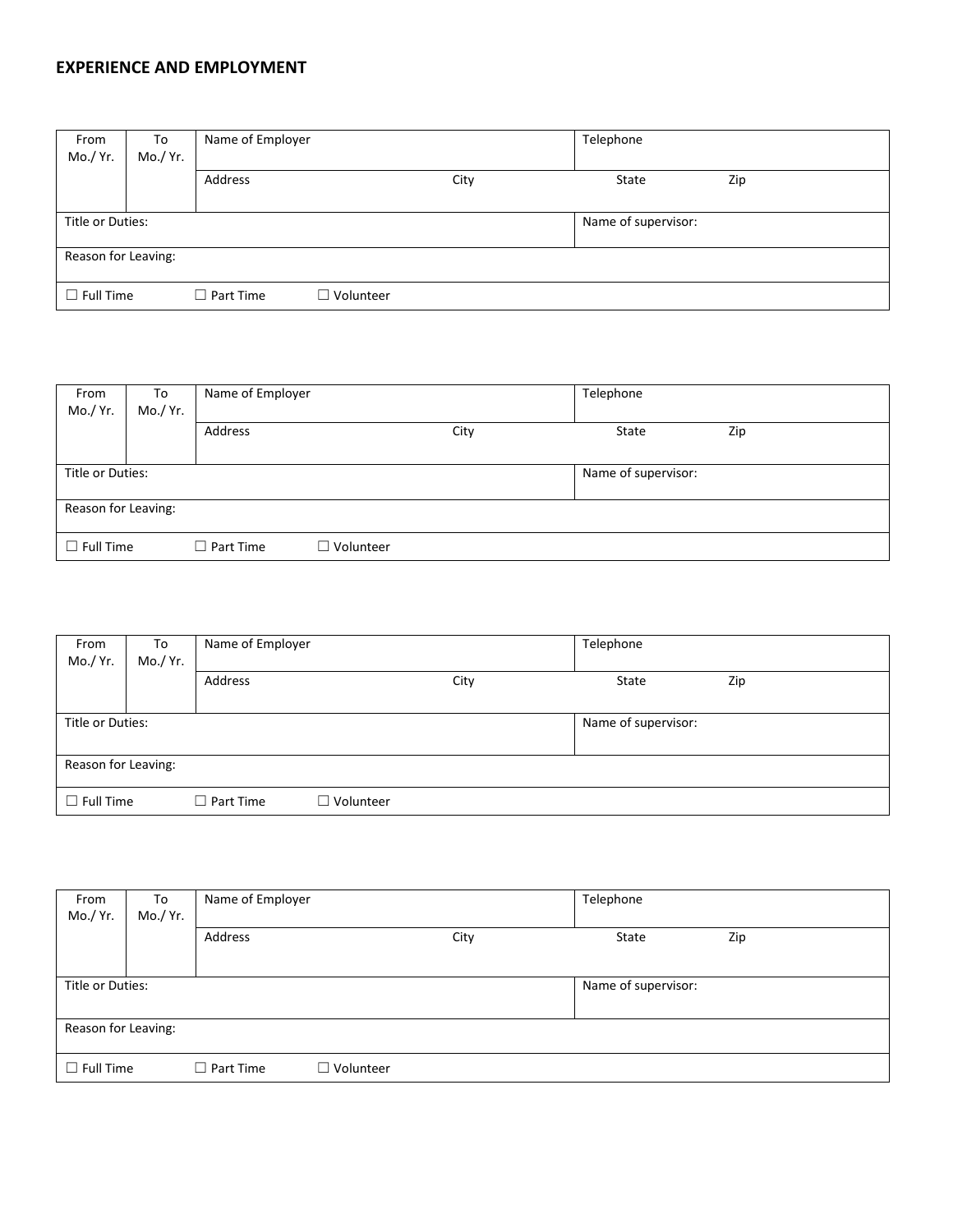## **MOTOR VEHICLE OPERATION**

| <b>MOTOR VEHICLE OPERATION</b>                                                                                          |
|-------------------------------------------------------------------------------------------------------------------------|
| 9. If there is anything you wish to discuss about your driving record, please use the space below.                      |
|                                                                                                                         |
|                                                                                                                         |
|                                                                                                                         |
|                                                                                                                         |
|                                                                                                                         |
|                                                                                                                         |
| 10. Has your license ever been suspended, revoked, or placed on negligent operator's probation? $\Box$ Yes $\Box$ No If |
| "Yes," please give details (include what, when, where, why).                                                            |
|                                                                                                                         |
|                                                                                                                         |
|                                                                                                                         |

\_\_\_\_\_\_\_\_\_\_\_\_\_\_\_\_\_\_\_\_\_\_\_\_\_\_\_\_\_\_\_\_\_\_\_\_\_\_\_\_\_\_\_\_\_\_\_\_\_\_\_\_\_\_\_\_\_\_\_\_\_\_\_\_\_\_\_\_\_\_\_\_\_\_\_\_\_\_\_\_\_\_\_\_\_\_\_\_\_\_\_\_\_

\_\_\_\_\_\_\_\_\_\_\_\_\_\_\_\_\_\_\_\_\_\_\_\_\_\_\_\_\_\_\_\_\_\_\_\_\_\_\_\_\_\_\_\_\_\_\_\_\_\_\_\_\_\_\_\_\_\_\_\_\_\_\_\_\_\_\_\_\_\_\_\_\_\_\_\_\_\_\_\_\_\_\_\_\_\_\_\_\_\_\_\_\_

#### **GENERAL INFORMATION**

| 11. Have you ever been refused insurance for any reason other than failure to pay a premium? $\Box$ Yes $\Box$ No If<br>"Yes," please explain (include company name and address, date, and reason). |
|-----------------------------------------------------------------------------------------------------------------------------------------------------------------------------------------------------|
|                                                                                                                                                                                                     |
|                                                                                                                                                                                                     |
| 12. Have you ever applied for a permit to carry a concealed weapon? $\Box$ Yes $\Box$ No<br>If "Yes," please provide the following information:                                                     |
| Date: Name of law enforcement agency:                                                                                                                                                               |
| Was the permit granted? $\Box$ Yes $\Box$ No                                                                                                                                                        |
|                                                                                                                                                                                                     |
|                                                                                                                                                                                                     |
|                                                                                                                                                                                                     |

I hereby certify that all statements made in this personal history statement are true and complete, and I understand that any misstatements of material facts will subject me to disqualification or dismissal.

Signature: \_\_\_\_\_\_\_\_\_\_\_\_\_\_\_\_\_\_\_\_\_\_\_\_\_\_\_\_\_\_\_\_\_\_\_\_\_\_\_\_\_\_\_\_\_\_\_\_\_ Date Completed: \_\_\_\_\_\_\_\_\_\_\_\_\_\_\_\_\_\_\_\_\_